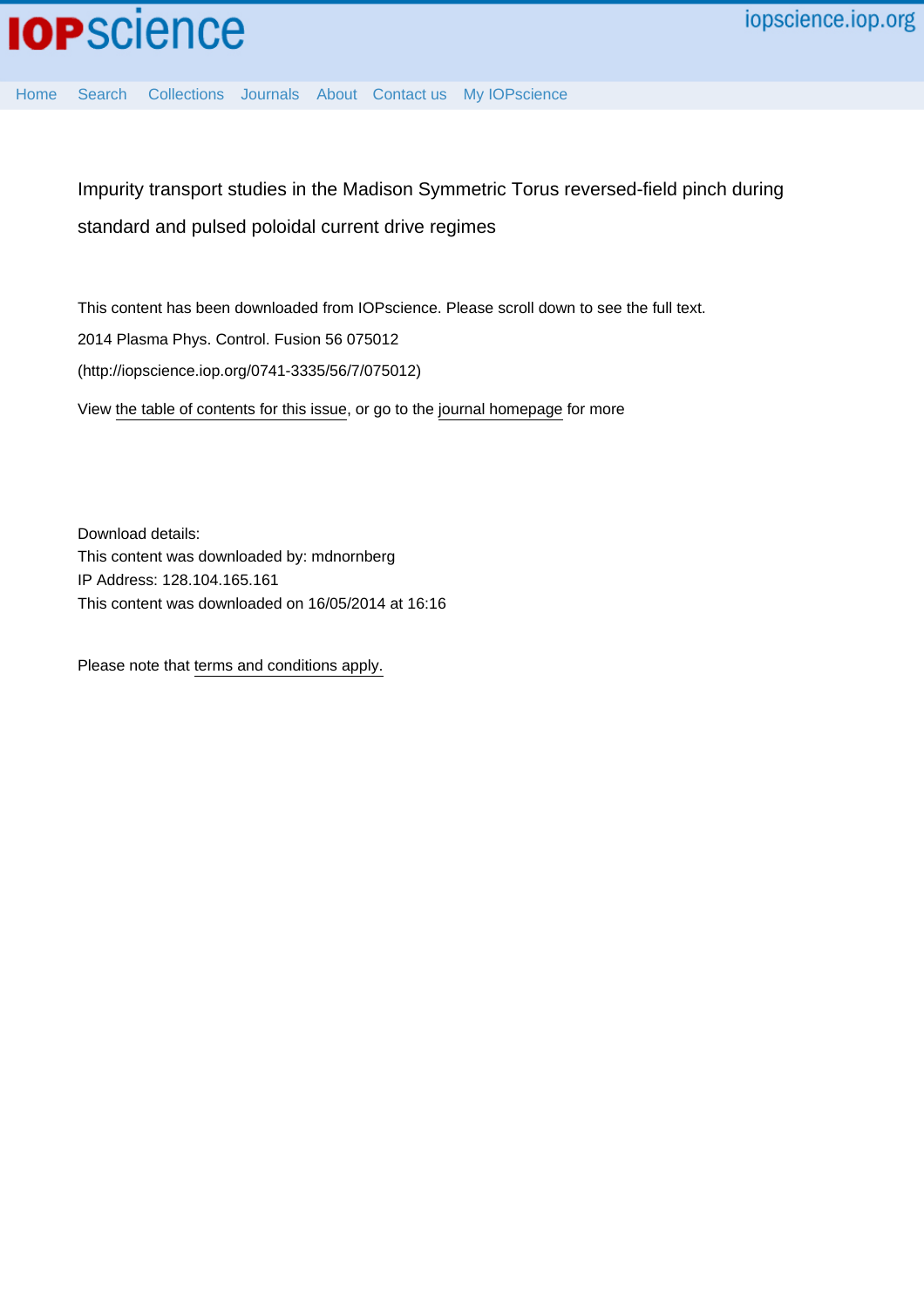Plasma Phys. Control. Fusion **56** (2014) 075012 (7pp) [doi:10.1088/0741-3335/56/7/075012](http://dx.doi.org/10.1088/0741-3335/56/7/075012)

# **Impurity transport studies in the Madison Symmetric Torus reversed-field pinch during standard and pulsed poloidal current drive regimes**

## **T Barbui**1**, L Carraro**1**, D J Den Hartog**2**,STAKumar**<sup>3</sup> **and M Nornberg**<sup>2</sup>

<sup>1</sup> Consorzio RFX, Padova, Italy

<sup>2</sup> Department of Physics, University of Wisconsin-Madison, Madison, WI, USA

<sup>3</sup> Department of Electrical and Computer Engineering, University of Wisconsin-Madison, Madison, WI, USA

E-mail: [tullio.barbui@igi.cnr.it](mailto: tullio.barbui@igi.cnr.it)

Received 7 October 2013, revised 31 March 2014 Accepted for publication 22 April 2014 Published 15 May 2014

#### **Abstract**

The transport of intrinsic impurities is investigated during standard and improved confinement regimes of the Madison Symmetric Torus (MST) reversed-field pinch. The impurity diffusion coefficient (*D*) and pinch velocity (*v*) are obtained through comparing the time evolution of experimental impurity density profiles with the results of a one-dimensional impurity transport code. Experimental hollow fully stripped (C, O, B) ion populations in improved confinement discharges are reproduced with the transport code indicating outward convection of impurity ions. Estimated *D* and *v* are low and close to classical values. Standard MST discharges are characterized by a high level of stochasticity and nearly flat radial profiles of the fully stripped carbon. To reproduce this flat impurity profile a high outward convective velocity and high central *D* are assumed in the simulation.

Keywords: impurities in plasmas, reversed-field pinch, transport properties

(Some figures may appear in colour only in the online journal)

### **1. Introduction**

Impurity transport and particle confinement are key issues in plasma devices. In tokamaks it has been observed that in high confinement regimes, such as H-mode and ITB, impurity density profiles tend to be more peaked than those of the main ion density [\[1\]](#page-7-0). This phenomenon, called 'impurity accumulation', is attributed to neoclassical inward convection [\[2\]](#page-7-0). It increases radiation losses and radiative instabilities, dilutes the plasma, reduces plasma reactivity, and poses a serious problem in future fusion devices.

Other magnetic configurations show different impurity behaviour. In the LHD heliotron extremely hollow profile of carbon impurity was observed in plasmas with a steep gradient of the ion temperature, due to a strong outward convection driven by the ion temperature gradient [\[3\]](#page-7-0). In the RFX-mod reversed-field pinch (RFP) an outward convective velocity was

found, producing an external barrier which prevents impurity penetration and accumulation in the core of the plasma [\[4\]](#page-7-0).

In the Madison Symmetric Torus (MST) RFP density measurements on intrinsic impurities showed similar features. During the improved confinement regime impurities are expelled from the core and the resulting profiles become hollow [\[5\]](#page-7-0). This expulsion mechanism was explained by the classical temperature screening effect and the hollow profiles agreed well with classical expectations [\[6\]](#page-7-0).

In this paper the intrinsic impurity transport in MST is analysed by means of a one-dimensional (1D) impurity transport code. Transport coefficients are estimated through comparing carbon density measurements from charge-exchange recombination spectroscopy (CHERS) with simulated carbon abundances for both standard and improved confinement discharges. Simulated profiles of dominant impurities in MST are used to estimate  $Z_{\text{eff}}$ .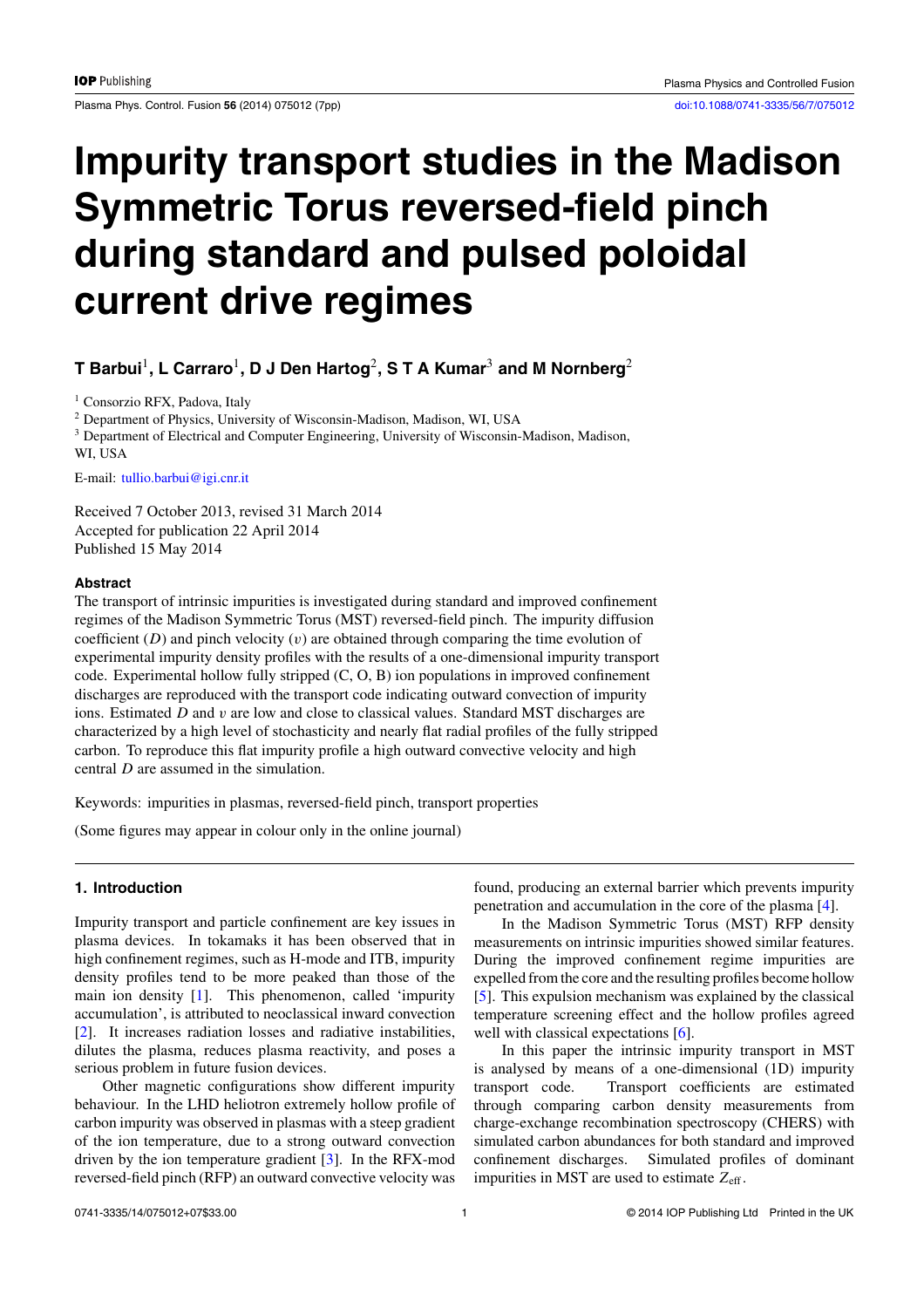#### <span id="page-2-0"></span>**2. The device and the simulation model**

The MST is a large ( $a = 0.52$  m,  $R = 1.5$  m), moderate current  $(**600** kA)$ , RFP device. Its vacuum vessel is aluminum, with a thickness of 5 cm [\[7\]](#page-7-0). Partially covering the inner surface of the vessel are tiles and limiters which interact with the plasma during the discharge and become a source of impurities. The identified dominant impurities in MST plasmas are carbon, oxygen, boron and aluminum. Carbon comes from the graphite tiles and limiters which line the vacuum vessel, boron from the boron nitride probes and RF antennas which are routinely inserted and from wall-conditioning through boronization, oxygen from the adsorption of  $H<sub>2</sub>O$  vapour when MST is brought up to air, and aluminum from the vacuum vessel. The populations of these impurities vary with the plasma regimes which are characterized by different values of electron temperature, density and magnetic field configuration.

During standard discharges multiple coupled tearing modes result in quasi-periodic sawtooth oscillations. Magnetic field lines follow chaotic trajectories and transport is therefore predominantly stochastic [\[8\]](#page-7-0). MST operates also in an improved confinement regime where tearing modes are strongly reduced. Such regime is achieved driving a poloidal current at the edge of the plasma through pulsing the toroidal magnetic field. This technique is called 'pulsed poloidal current drive' (PPCD) and reduces the level of magnetic fluctuations, raises the core electron temperature, and increases the confinement time [\[9–11\]](#page-7-0).

In the past years impurity density measurements were made in MST by means of CHERS. A beam of neutral hydrogen atoms is injected radially into the plasma where neutrals exchange an electron with the impurity ions. The impurity ions are left in an excited lower charge state which then radiatively decays. The charge-exchange process conserves energy, so the Doppler shift and Doppler broadening of the de-excitation emission are used to calculate flow velocity and temperature of the initial-charge-state impurity ion population. Local impurity densities are also calculated from the emission brightness through modelling of the effective emission rates. A 10% uncertainty in the ion impurity densities is considered, mainly due to uncertainties in the beam attenuation calculations and transmission efficiencies of the viewing lenses [\[12\]](#page-7-0).

The experiments reported in this paper were conducted in deuterium plasmas during both standard and PPCD discharges. Carbon density measurements in standard discharges display nearly flat radial profiles explained by the high diffusion related to the field stochasticity [\[5\]](#page-7-0). Carbon density in the core of PPCD discharges, however, decreases after the transition to improved confinement while, in the outer region, the density slowly increases. The profile in the core region ( $0 \le r/a \le$ 0*.*6*)* approaches a hollow shape towards the end of the PPCD phase. Additional CHERS measurements made at higher plasma current reveal that boron and oxygen have a similar behaviour [\[6\]](#page-7-0).

The impurity density measurements are here reproduced through a 1D impurity transport code coupled to a collisional– radiative code for boron, carbon and oxygen [\[13\]](#page-7-0). The model solves the continuity equations for ion states of the different species:

$$
\frac{\partial n_z}{\partial t} = -\frac{1}{r} \frac{\partial}{\partial r} (r \Gamma_z) + I_{z-1} n_e n_{z-1} - ((I_z + R_z) n_e + R_z^{cx} n_n) n_z \n+ (R_{z+1} n_e + R_{z+1}^{cx} n_n) n_{z+1} \quad z = 0, \dots, Z_N
$$
\n(1)

where  $\Gamma$ <sub>z</sub> is the radial flux density (positive when directed outwards) of the ions of charge +*z* for the atomic species with nuclear charge  $Z_N$ ,  $n_z$  is the corresponding ion density. For the ions of charge *z*,  $I_z$  is the ionization rate coefficient [\[14\]](#page-7-0),  $R_z$  the recombination rate coefficient (radiative + three-body + dielectronic [\[15\]](#page-7-0)) and  $R_z^{\text{cx}}$  the charge-exchange rate coefficient [\[16\]](#page-7-0).  $n_n$  is the deuterium neutral density. The impurity flux density  $\Gamma_z$  is expressed as the sum of a diffusive and an outward convective term:

$$
\Gamma_z = -D \frac{\partial n_z}{\partial r} + v n_z \tag{2}
$$

where *D* and *v* are the radially dependent diffusion coefficient and outward convection velocity, respectively, both assumed to be independent of the charge of the ions. The continuity equations (1) are initially solved for the ground states of the ions; then, for each radial position, the collisional–radiative model is applied to calculate the steady-state excited level populations of the He-like and H-like ions and finally the absolute intensities of the spectral lines.

Inputs to the code are  $T_e$   $(r = 0, t)$  measured by Thomson scattering diagnostic (central chord [\[17\]](#page-7-0)) and  $n_e$   $(r = 0, t)$ from the central line-averaged density measured by the  $CO<sub>2</sub>$  interferometer [\[18\]](#page-7-0); electron temperature profile,  $T<sub>e</sub>(r)$ , follows the indications from the multi-chord Thomson scattering measurements; electron density profile,  $n_e(r)$ , is assumed on the basis of FIR interferometry measurements [\[19\]](#page-7-0). In standard conditions  $T_e(r)$  and  $n_e(r)$  are fixed in shape and only their central values evolve in time according to the measurements. In PPCD conditions both  $T_e(r)$  and  $n_e(r)$ comes directly from the measurements, with a time resolution of 0.5 ms for  $T_e(r)$  and 1 ms for  $n_e(r)$ .

The neutral density profile is calculated using the Monte Carlo neutral particle tracing code NENE  $[20]$  $[20]$ . This code models the neutral profile whose absolute value is determined through the measured  $D_{\alpha}$  line emission from the edge of the plasma.  $n_n(r)$  is fixed in shape; its normalized value is multiplied at any time by  $n_e(0, t)$  giving the time evolution.

Impurity influxes (boundary conditions) are tuned to reproduce the time evolution of strong lines from low ionization stages measured by the impurity monochromator array.

The majority ion temperature is a further input:  $T_i(r)$ profile is assumed as a multiple of the  $T_e(r)$  profile, following the indications of the Rutherford scattering of helium neutrals injected by a diagnostic helium neutral beam [\[21\]](#page-7-0). The majority deuterium temperature is quite similar to the minority  $C^{6+}$  temperature measured by CHERS [\[22\]](#page-7-0).

The transport coefficients  $D(r)$  and  $v(r)$  are estimated by comparing the impurity populations obtained by the simulation with the measured impurity densities: the coefficients are varied until a match is achieved within the experimental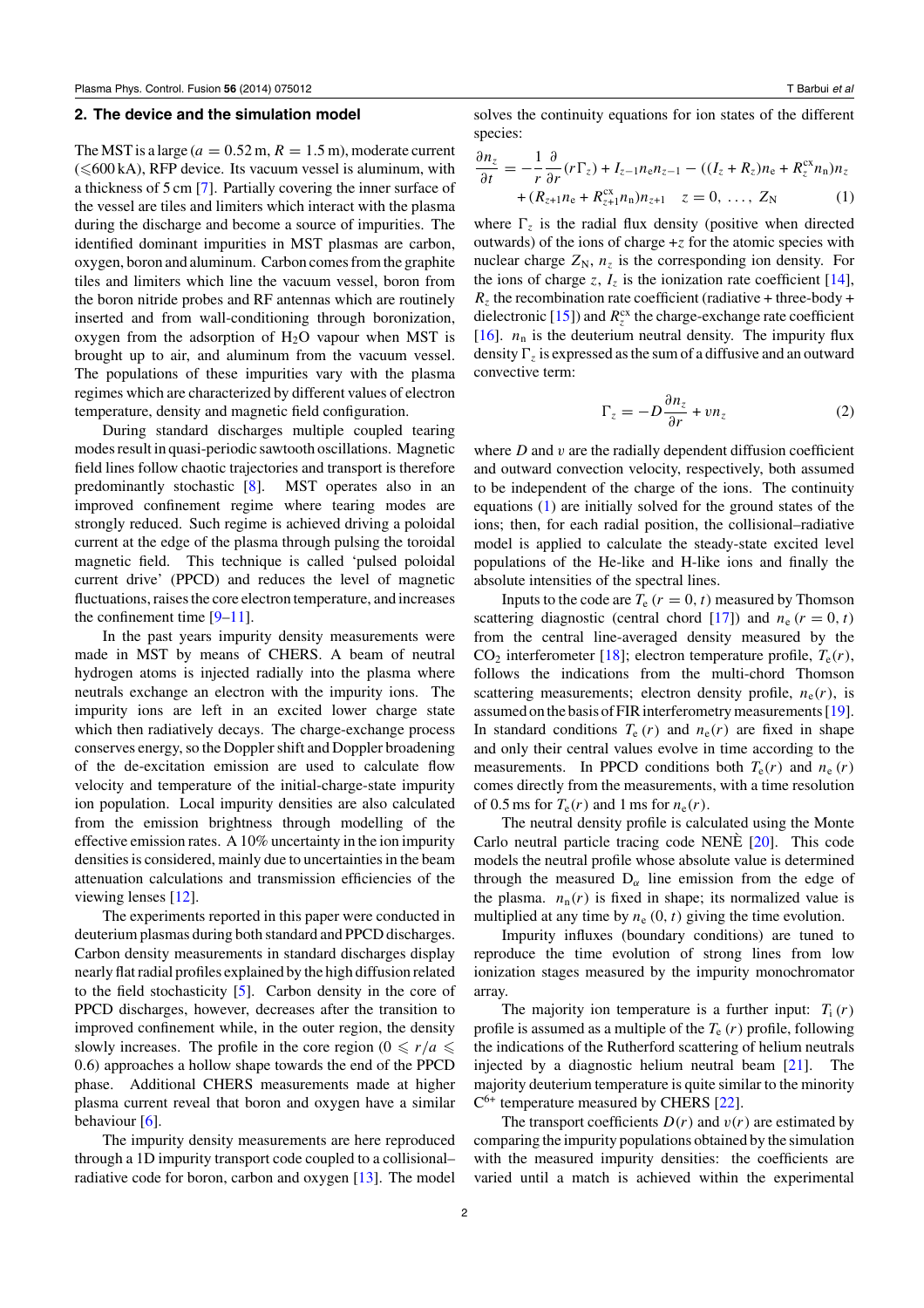

**Figure 1.** Profiles of electron temperature, electron density and neutral density used to simulate standard plasmas.

uncertainties. Since CHERS impurity profiles consist of few points, *D* and *v* profiles are estimated using simple functions, linear between two consecutive spatial nodes (two and three nodes are used for *D* and *v* respectively). The simulation is started with  $D(r)$  set to constant values for the inner and the outer regions, connected through a step function.  $D(r)$ is then adjusted, by modifying the two constant values and shifting the position of the transition.  $v(r)$  is simply set in the form  $v(r) = (r/a)v_a$ , then the profile is adjusted by adding radial transition points in which  $v(r)$  can be set positive (outward convection) or negative (inward convection). The profiles are adjusted until a satisfactory simulation of the fully stripped ion population is achieved. A least-squares procedure is applied minimizing the difference between the simulated and experimental densities. An estimate of the uncertainties in the *D* and *v* profiles is obtained from the spread in a set of results of the minimization procedure changing the initial free parameters.

Radial measurements of the impurity densities on MST were averaged over a time interval of some milliseconds and over similar discharges. In standard discharges the  $C^{6+}$ density measurements were carried out away from sawtooth events, where a steady-state condition of the plasma can be assumed; they represent equilibrium profiles [\[5\]](#page-7-0). In these conditions transport coefficients are estimated by matching the measured density profile with the steady-state profile achieved in the simulation (usually reached after ∼15–20 ms). In a steady-state situation without sources and sinks ( $\Gamma_z = 0$  in equations  $(1)$  and  $(2)$ ) only the ratio  $v/D$  (peaking factor) can be determined by reproducing the density profile. In our simulation of the standard discharge the condition  $\Gamma_z \neq 0$  has been verified, as detailed in the next section, and a separate estimate of the two coefficients has been obtained.

During the PPCD the plasma is not steady-state:  $T_e$  is constantly increasing, the impurity influxes and the profiles of  $T_e$  and  $n_e$  are also evolving throughout the PPCD period. These time evolutions were taken into account in the simulation. In PPCD conditions the time behaviour of the radial impurity content was measured and its reproduction allowed the transport coefficients to be determined separately. In these conditions also the transport coefficients could be a function of time. However the match of the temporal evolution of the impurity content in three radial locations during the PPCD



**Figure 2.** C population profiles computed by the transport code (lines) and C VII density measured by CHERS (red circles) with corresponding error bars. Error bars represent standard deviation of the mean from samples. In this case they are of the order of  $\sim$ 10<sup>15</sup> m<sup>-3</sup>.

period, along with a full density profile measured at the end of that period, were obtained without varying *D* and *v* with time.

#### **3. Impurity transport in standard regime**

The procedure described above was applied to 400 kA standard discharges with a typical central electron temperature of 300 eV and electron density of  $1 \times 10^{19}$  m<sup>-3</sup>. In figure 1 are shown the profiles of electron temperature, electron density and neutral density used to simulate standard plasmas. Simulated profiles of fully stripped carbon densities were compared with  $C^{6+}$  density measurements made away from sawtooth events where the plasma is considered to be in the steady state. This comparison is shown in figure 2 with the best fit *D* and *v*. In this type of discharge a neutral profile with low penetration towards the plasma centre was needed in order to reproduce the low  $C^{6+}$  content in the outer region. Neutral profile was reconstructed by the NENE code. The simulation required a neutral content at  $r/a = 0.9$  reduced by a factor of 2.5, still well compatible with the uncertainty of  $n_n$  from NENE code.

The determined transport coefficients *D* and *v* of figure [3](#page-4-0) were estimated through the minimization method detailed in section [2.](#page-2-0) The transport coefficients denote a central region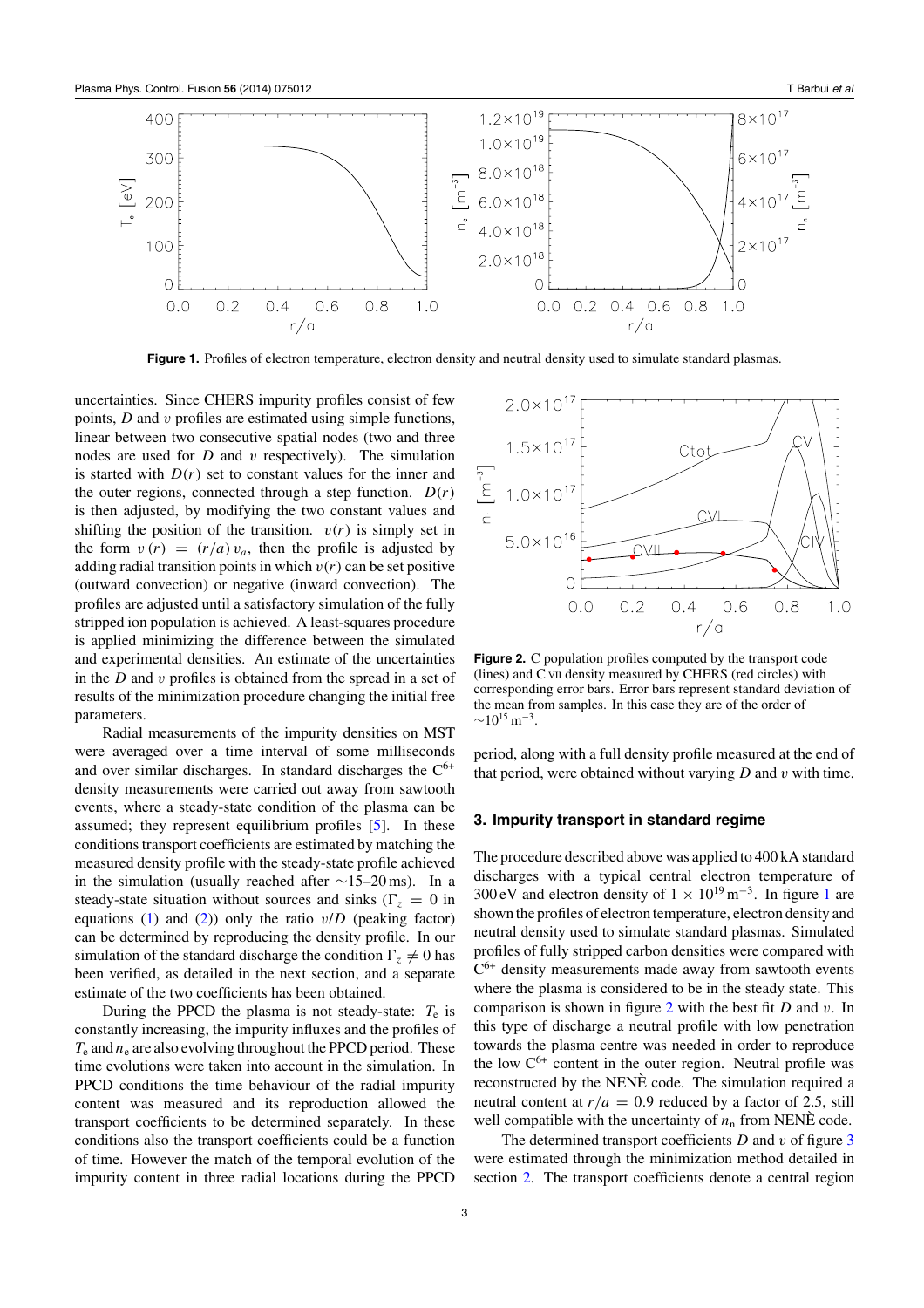<span id="page-4-0"></span>

**Figure 3.** Profiles of the transport coefficients estimated for standard discharge with uncertainty ranges indicated by the respective coloured areas. In black the stochastic coefficients.

with strong diffusion and high outward convection which lead to a nearly flat impurity profile.

A separate estimate of *D* and *v* is possible in the considered case, even in the absence of a transient for impurities, due to the presence of source and sink terms in the continuity equations [\(1\)](#page-2-0) representing atomic physics processes and plasma–wall interactions. The impurity flux is indeed not negligible and the determined peaking factor was found to be not compatible with that obtained from the logarithmic gradient of  $C^{6+}$  density profile assuming  $\Gamma_z = 0$  in equation [\(2\)](#page-2-0). The simulation was found to be sensitive to the multiplication of the coefficients by a common factor: dividing or multiplying both *D* and *v* beyond the uncertainty regions of figure 3, the match between the simulated and measured fully stripped carbon profile is lost. Moreover, since *D* and *v* were used in the first standardregime part of the PPCD discharge simulation, as described in the next section, if they are divided or multiplied by a common factor beyond the uncertainty regions, the agreement between measurements and simulation in the carbon time evolution during the PPCD period is lost.

Standard discharge in MST is characterized by multiple, coupled tearing modes and the magnetic field lines have a high degree of stochasticity. The calculation of *D* and *v* in a stochastic field has been applied and compared with the experimentally determined coefficients. The impurity radial flux through a stochastic magnetic field is proportional to the magnetic diffusion coefficient, which depends on the magnetic fluctuations [\[23\]](#page-7-0). The magnetic diffusion coefficient, calculated using the field line tracing code MAL [\[24\]](#page-7-0), is plotted in figure 4. MAL traces the magnetic field lines given the equilibrium field reconstruction by the code MSTFIT [\[25\]](#page-7-0) and the mode amplitudes from the resistive MHD code DEBS [\[26\]](#page-7-0) properly scaled to the mode amplitudes measured at the edge.

The stochastic *D* and *v* are plotted in figure 3. Stochastic *D* is lower than the *D* estimated through the simulation, but both have their maxima in the core region and then decrease at the edge. Stochastic *v* is outward all over the radius like the experimental  $v$ , but it has its maximum near the edge, contrary to the velocity found with the transport code. Theoretical  $v$  is also a factor of 4 greater. It should be noted that the validity of the theoretical calculation of the stochastic coefficients is not valid at  $r/a < 0.2$  and  $r/a > 0.8$ . In those region the system



**Figure 4.** Magnetic diffusion coefficient calculated with the field line tracing code. The values at  $r/a < 0.2$  and  $r/a > 0.8$  are not valid there since the system is not diffusive in those regions.

described by MAL cannot be considered purely diffusive due to imposed constraints (at the boundary  $r = 0$  and near the reversal surface) and the calculation of the magnetic diffusion coefficient is not valid [\[24\]](#page-7-0).

Summarizing, in standard discharges in the limit of a steady-state analysis, the diffusion coefficient can be considered qualitatively consistent with a diffusive transport driven by the magnetic fluctuations, which are greater in the core region. On the other hand, estimated convective velocity behaves differently from the stochastic calculation.

#### **4. Impurity transport in PPCD regime**

In the typical PPCD discharge, after a first part (about 10 ms) where the plasma is in the standard regime, PPCD is activated and the discharge enters the improved confinement regime. In the latter phase tearing modes are suppressed. The electron temperature profile steepens in the outer region of the plasma, and the central electron temperature increases substantially, exceeding 1.5 keV at high toroidal plasma current (*>*500 kA). Ion temperature does not change significantly. The density profile broadens and becomes hollow. Enhanced confinement minimizes the plasma–wall interaction; hence the neutral influx is greatly reduced and neutral deuterium population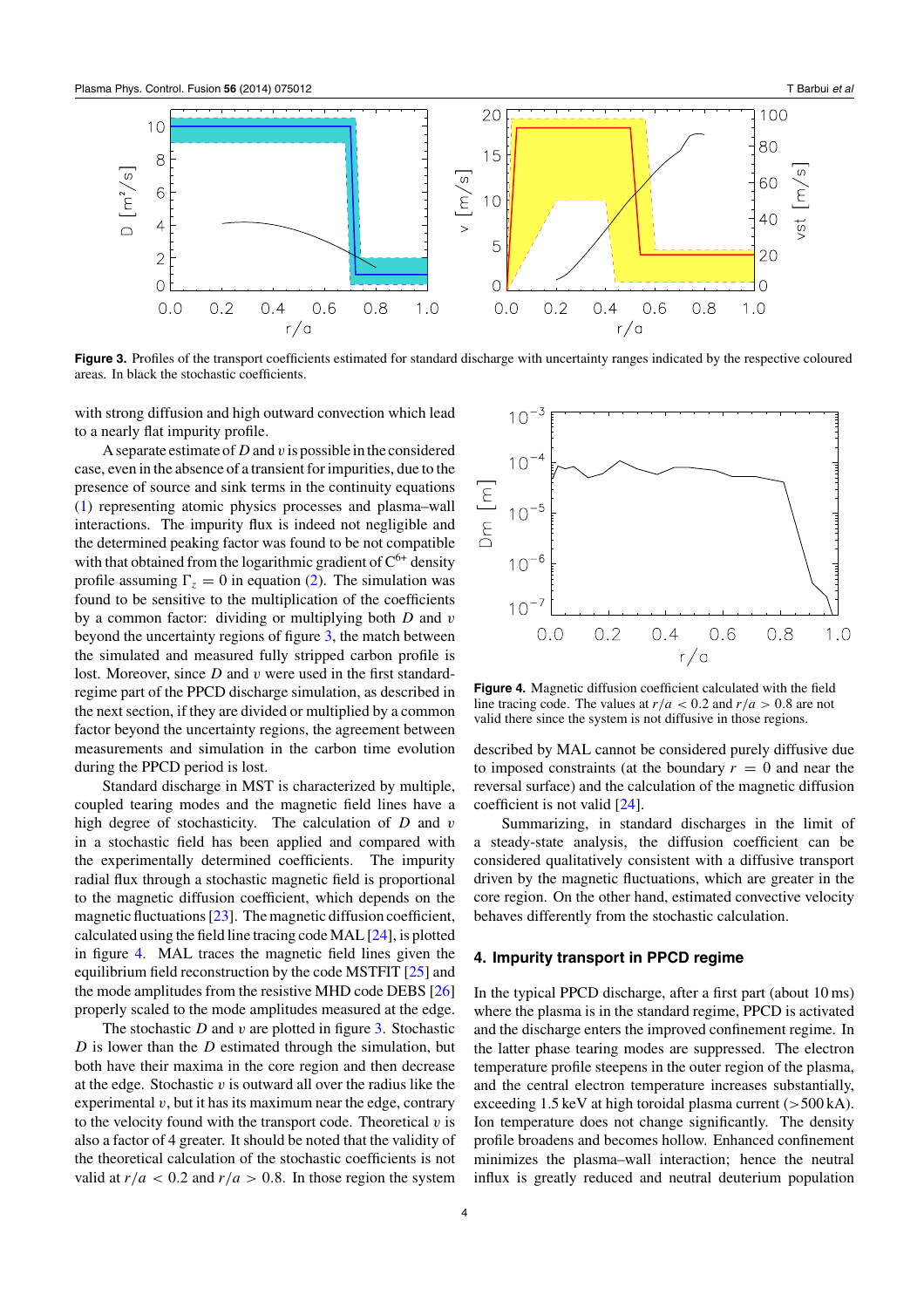

**Figure 5.** Profiles of electron temperature, electron density and neutral density used to simulate PPCD plasmas.



**Figure 6.** (*a*) C vII population time evolution at  $r/a \sim 0.15$  (core), 0.55 (mid), 0.76 (edge), measured (black) and simulated (red). (*b*) C IV–VII population profiles at the end of PPCD computed by the transport code (lines) and C VII density measured by CHERS (red circles) with corresponding error bars. Error bars represent standard deviation of the mean from samples.

drops. This improved regime lasts for about 10 ms and afterwards the discharge returns to the standard regime.

Due to the double regimes in the discharge (standard and PPCD), characterized by different types of transport, two different sets of transport coefficients had to be used for the two phases. At the PPCD activation the simulation changes instantly the *D* and *v* profiles in input. For the standard part, the simulation used coefficients similar to those estimated for the standard discharge. For the PPCD period, different coefficients were found by minimizing the difference with the experimental ion densities.

Carbon transport simulations were performed for medium current (400 kA) PPCD discharges with central electron temperature reaching 1 keV during PPCD and electron density about  $1 \times 10^{19}$  m<sup>-3</sup>. In figure 5 are shown the profiles of electron temperature, electron density and neutral density used to simulate PPCD plasmas.  $C^{6+}$  radial profile towards the end of PPCD is simulated, as well as the impurity density time evolution in three different radial locations, reproducing the measurements carried out through CHERS. The results are shown in figure 6.

The change in the impurity behaviour with the transition to the improved confinement regime is evident. Carbon core content stops growing and starts decaying whereas in the outer part the density is slowly increasing. The stationary flat profile is replaced by one which is hollow in the core region and then suddenly decays approaching the edge.

The estimated transport coefficients required to obtain a good agreement between the simulated density profiles and the experimental data are shown in figure [7.](#page-6-0) Convective velocity is outward in the core region and then reverses its direction at  $r/a \sim 0.7$ . Diffusion coefficient is lower in the core and higher in the edge region.

Classical *D* and *v* have also been calculated and compared with the experimental transport coefficients. In RFPs the comparable strength of the poloidal and toroidal magnetic fields reduces the connection length in comparison with tokamaks. This results in a sharp decrease of orbit drift, especially regarding the banana width of trapped particles [\[27\]](#page-7-0). Classical transport is unaffected by this condition. Neoclassical diffusion therefore tends to be orders lower than the classical one and it can be neglected. Indeed resistive MHD computations showed that transverse diffusion in a RFP is of the same order of classical diffusion of binary collision [\[28\]](#page-7-0). However in presence of MHD fluctuations with high stochasticity theoretical calculations showed that particle diffusion is much higher than classical or neoclassical expectations due to anomalous transport [\[29\]](#page-7-0).

The radial flux of impurity ions due to Coulomb collisions with main ions and other impurity ions was computed for the case of PPCD discharges with suppressed magnetic fluctuations  $[30]$ . The uncertainty of this calculation was estimated to be around 10%, due to experimental uncertainties of ion density measurements and to the uncertainty of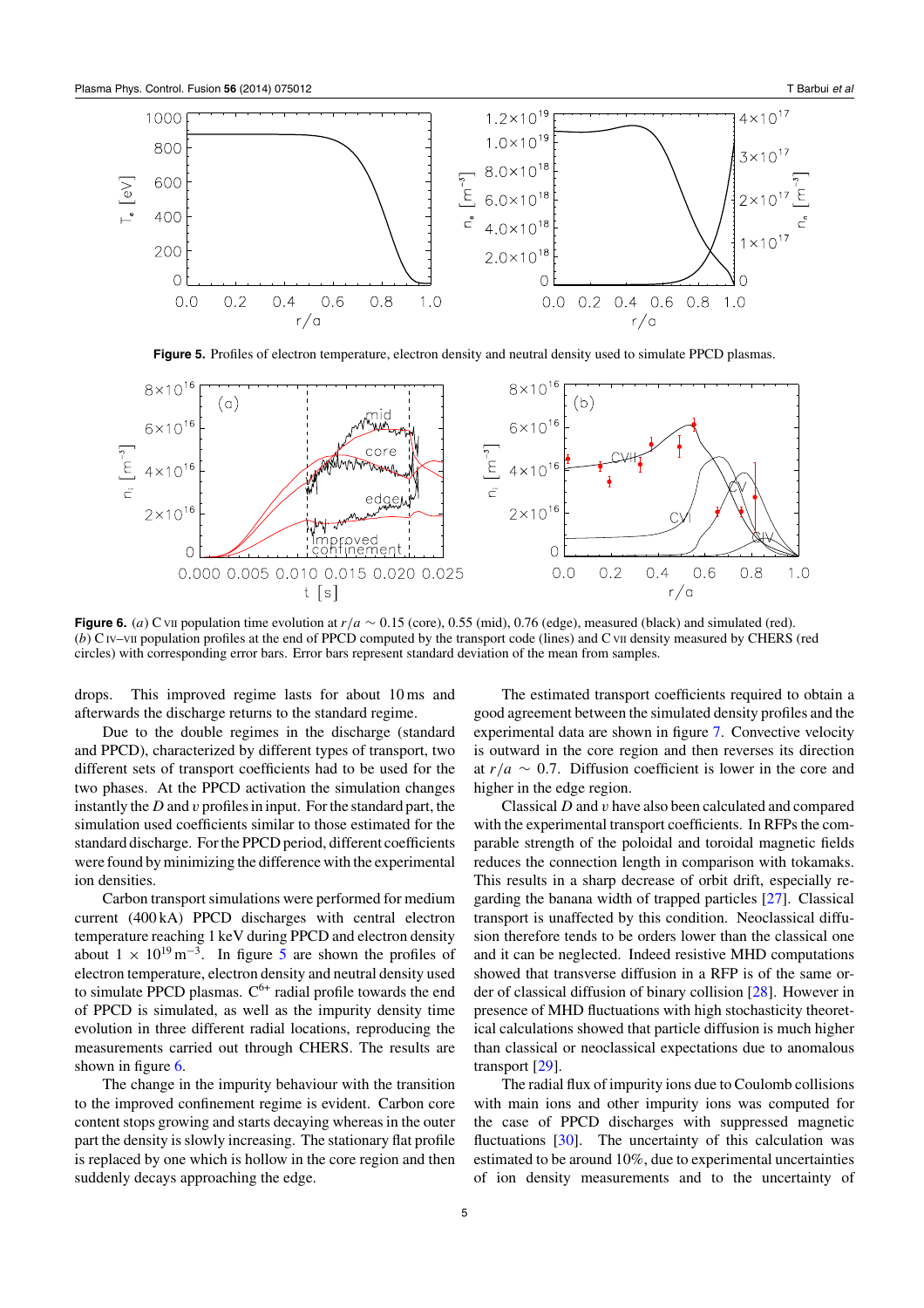<span id="page-6-0"></span>

**Figure 7.** *D* and *v* profiles estimated for the PPCD regime with uncertainty ranges indicated by the respective coloured areas. In black the classical coefficients for carbon with  $\pm 10\%$  error bars.



**Figure 8.** (*a*) B VI, C VII, O IX density time evolution at the core measured (black) and simulated (red). B IV–VI (*b*), CIV–VII (*c*) and O VI–IX (*d*) population profiles towards the end of PPCD computed by the transport code (lines) and B vI, C vII, O IX density measured by CHERS (red circles) with corresponding error bars. Error bars represent standard deviation of the mean from samples.

the Coulomb logarithm value in the collision frequency expression. The experimental transport coefficients agree within a factor lower than 2 with the classical calculation in the region of the profile which is constrained by CHERS data. So it is possible to conclude that impurity transport in MST during PPCD is nearly classical.

The mechanism involved in the impurity expulsion after the transition to the improved confinement is the classical temperature screening effect in which the ion temperature gradient drives an outward flux of impurities [\[6,](#page-7-0) [30\]](#page-7-0).

Complementary simulations of higher current (550 kA) PPCD discharges were performed. Typical parameters are central electron temperature exceeding 1.5 keV during PPCD and electron density of about  $8 \times 10^{18}$  m<sup>-3</sup>.

In high current discharges experimental measurements of fully stripped ion densities of boron and oxygen are available in addition to carbon. Thus B, C, O codes were run to simulate all three species behaviours. Figure 8 shows the results of these simulations. Radial profiles of the populations of boron, carbon and oxygen were reproduced along with the time evolutions of the fully stripped ion core content. As for medium current PPCD discharges, fully stripped ions assume a hollow profile towards the end of the improved confinement regime. Core density decreases soon after the transition for both boron and carbon, whereas oxygen continues to grow and starts decreasing only at the very end of the improved confinement period, assuming a final profile less hollow than other species.